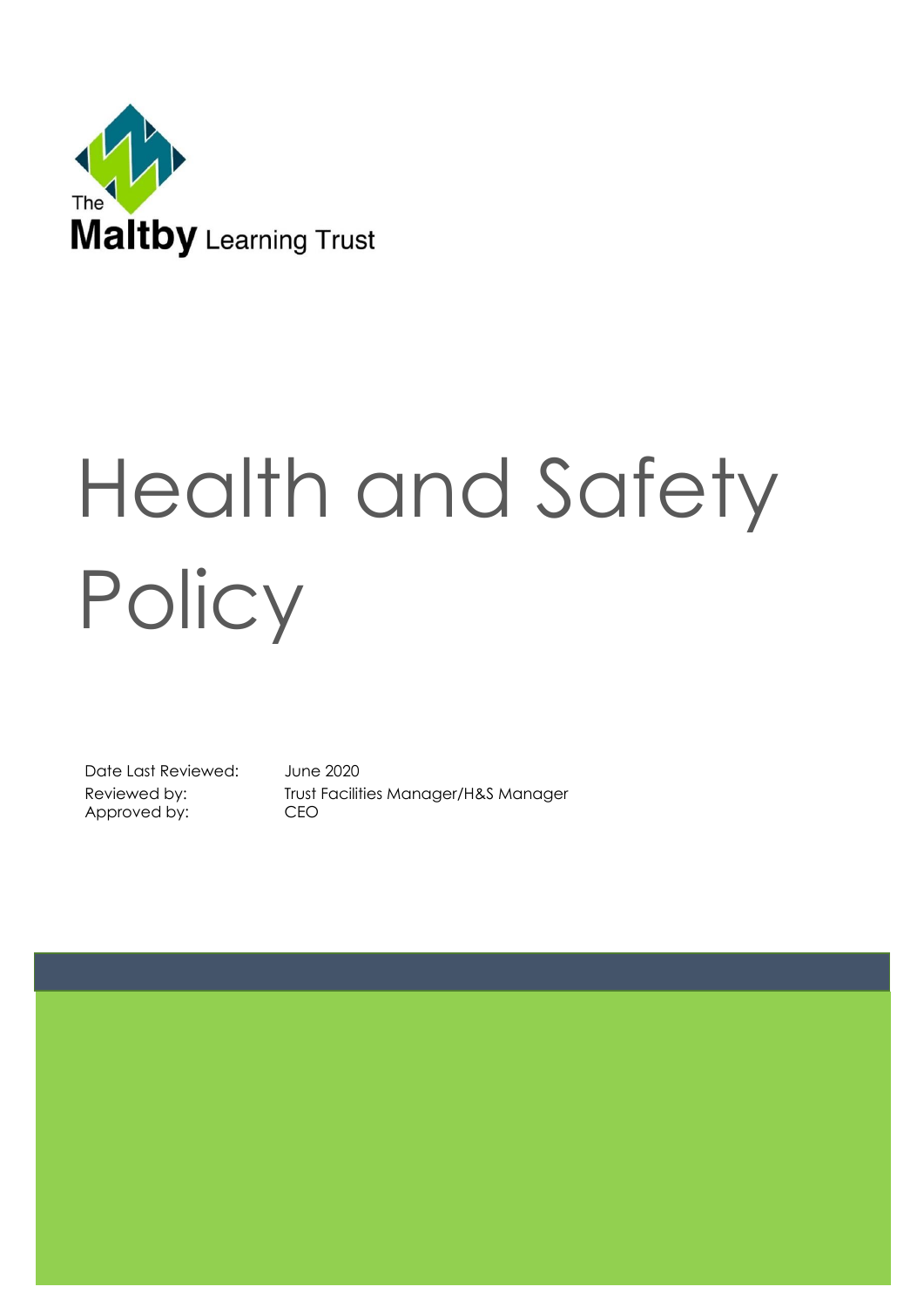#### 1. MALTBY LEARNING TRUST (MLT) HEALTH AND SAFETY STATEMENT

The Maltby Learning Trust Chief Executive Officer (CEO) has the primary responsibility for health and safety and believes that ensuring the health and safety of staff, students and visitors is essential to the success of the Trust. The Trust delegate to the Local Governance Committee at each Academy the day-to-day responsibilities for health and safety. However, the Trust will endeavour to support each Academy's Local Governance Committee via its Health and Safety Advisory Group. This group will provide relevant advice and guidance to:

- Provide a safe working and learning environment.
- Ensure that all students should be able to experience a wide range of activities and that the health and safety controls and procedures should help them to do this safely and not stop them from participating.
- Take all appropriate steps to comply with all statutory health and safety requirements.
- Ensure that appropriate risk assessments are in place to reduce the risk of accidents and injury to staff, students and visitors across curriculum and non-curriculum work activities.
- Appoint a nominated Governor in each Academy with responsibility for Health and Safety.
- Provide a safe and clean environment which will be evidence of a strong ethos of good housekeeping. Students and employees will ensure that this ethos is followed on a daily basis, with respect to the appearance of the whole academy sites and the awareness and duty to mitigate risks.
- Embed with employees that they have a duty and a responsibility to take reasonable care to avoid injury to themselves and others and to co-operate to ensure statutory duties and obligations are fulfilled.
- Employ specialist advice and support as and when required to ensure that health and safety is maintained at the highest standard.
- Monitor and review the health and safety and other relevant policies to ensure effectiveness.
- Ensure that adequate resources are made available to address health and safety issues, as is reasonably practicable.

#### 2. RESPONSIBILITIES

In discharging its responsibilities, each Academy's Local Governance Committee will:

- Make itself familiar with and follow policies of the Maltby Learning Trust.
- Make itself familiar with the requirements of the appropriate legislation and codes of practice.
- Create and monitor a management structure for health and safety.
- Ensure that the Trust Health and Safety Policy is applied consistently across the academy.
- Periodically assess the effectiveness of the implementation of the policy and ensure that any necessary changes are made.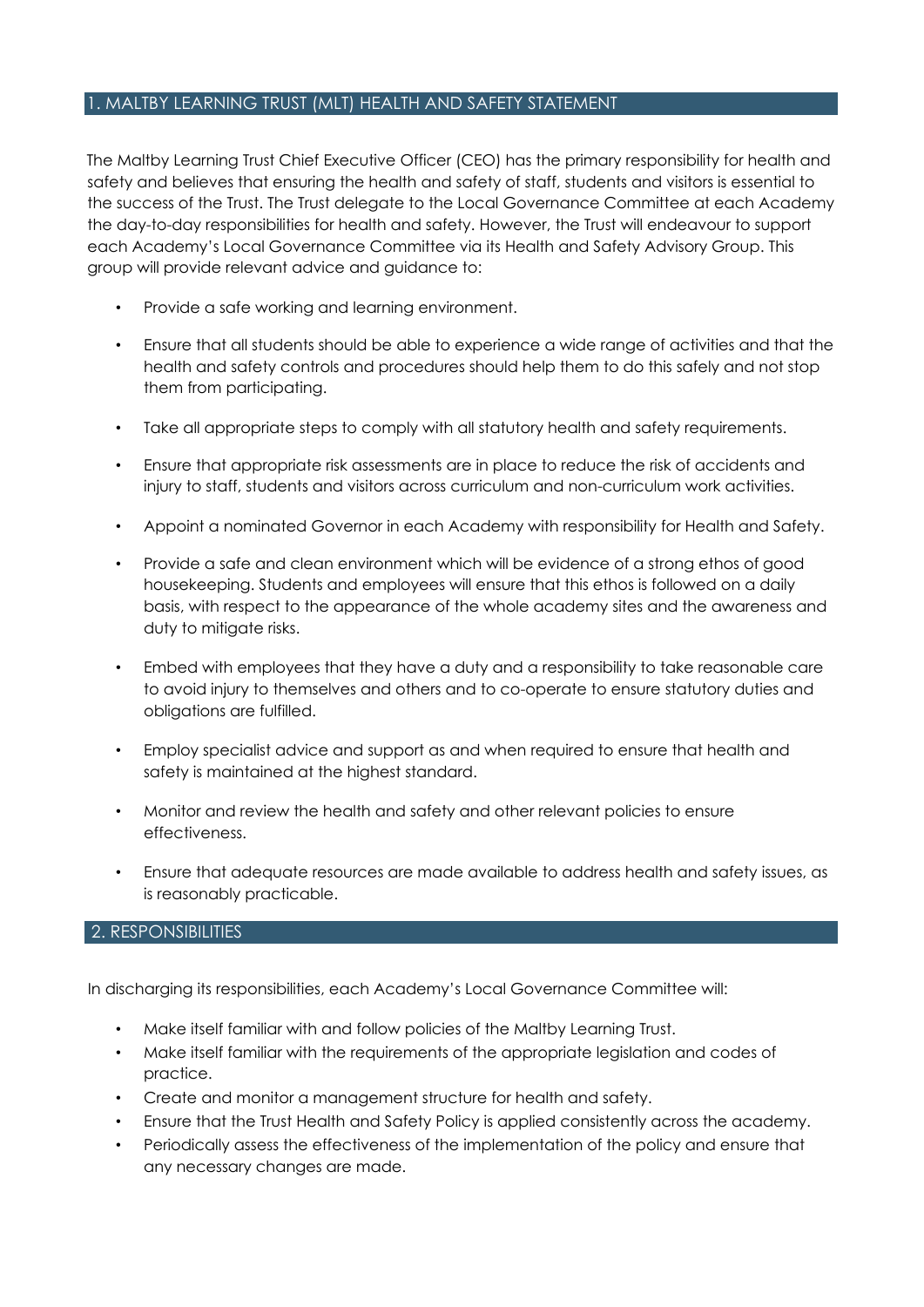• Identify and evaluate risks relating to possible accidents and incidents connected with Academy-sponsored activities, including work experience.

In particular, each Academy's Local Governance Committee undertakes to provide as far as is reasonably practicable:

- A safe place for all users of the site to work, including safe means of entry and exit.
- Plant, equipment and systems of work that are safe and well maintained.
- Safe arrangements for the handling, storage and transportation of articles and substances.
- Safe and healthy working conditions that take account of appropriate statutory requirements, codes of practice and guidance.
- Supervision, training and instruction so that all staff and students can perform their school related activities in a healthy and safe manner.
- Safety and protective equipment and clothing, with associated guidance, instruction and supervision.
- Adequate information for visitors and guidelines for contractors working at the Academy.

# RESPONSIBILITIES OF THE EXECUTIVE PRINCIPAL/PRINCIPAL

The Academy Executive Principal/Principal has responsibility for the day-to-day development and implementation of safe working practices and conditions around the site for all staff, students and visitors.

The Executive Principal/ Principal will take all reasonably practicable steps to ensure that the health and safety policy is implemented across the Academy.

The Executive Principal/Principal will designate a senior leader to be the Academy's Health and Safety (H&S) Manager, reporting to the Trust Health and Safety Manager.

The Executive Principal/Principal will report to the Academy Local Governance Committee or nominated Governor for health and safety any incidents requiring RIDDOR notification and what resulting mitigations have been put in place to prevent future incidents.

#### RESPONSIBILITIES OF THE ACADEMY HEALTH AND SAFETY MANAGER

Each appointed Health and Safety Manager is responsible for the day-to-day implementation of the health and safety policy and will be the designated contact with the Health and Safety Executive.

The Health and Safety Manager will work closely with the nominated Governor for health and safety to:

- Undertake a review of generic Risk Assessments.
- Carry out periodic reviews and safety checks on the findings of the Risk Assessments and health and safety audits completed by the Academy site team.
- Consult with members of staff, including safety representatives on health and safety issues.
- Contribute to the termly health and safety report presented to the Local Governance Committee.

#### RESPONSIBILITIES OF THE SUPERVISORY STAFF

All supervisory staff will make themselves familiar with the requirements of health and safety legislation and codes of practice that are relevant to the work of their area of responsibility.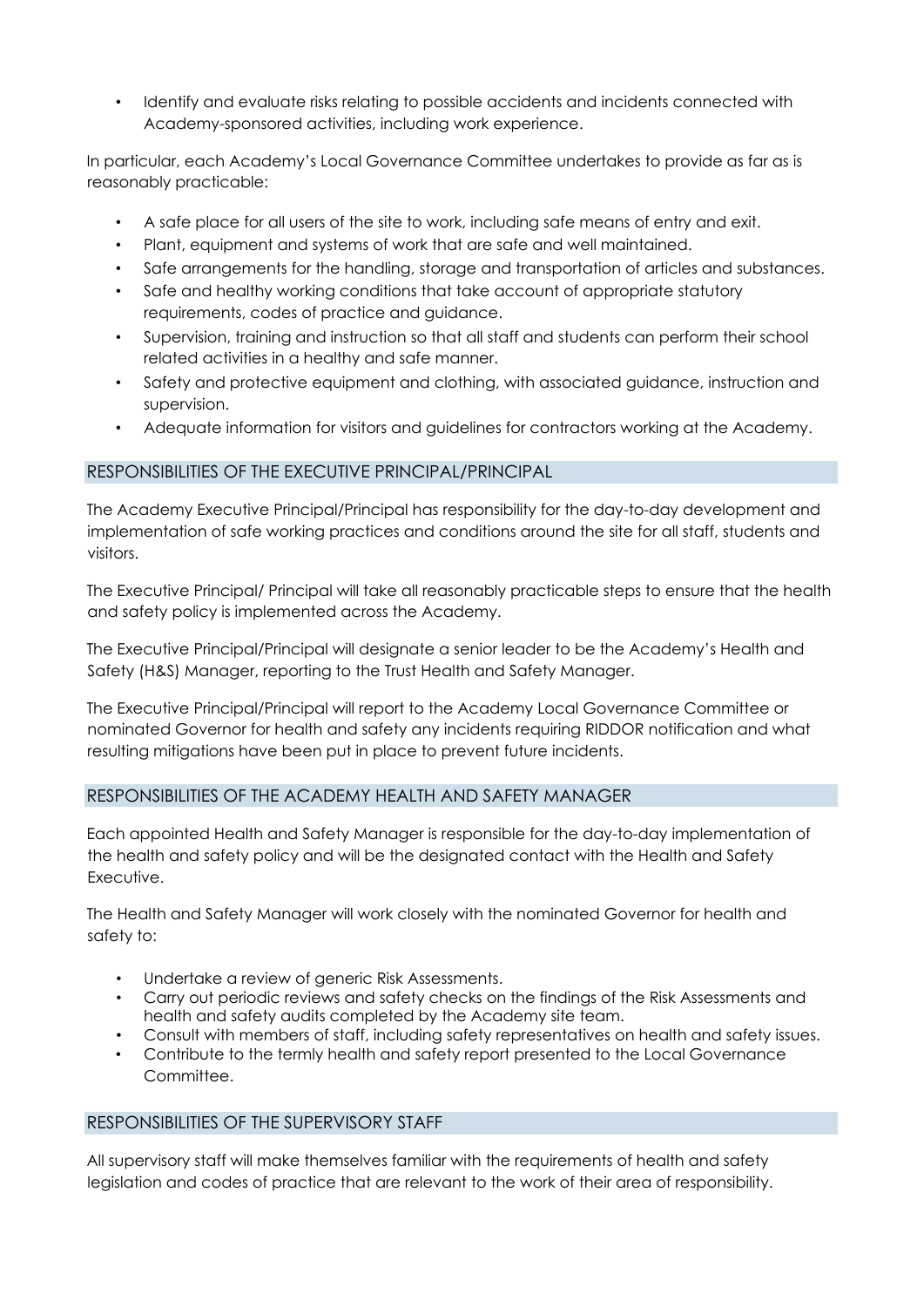In addition to the general duties that all members of staff have, they will be directly responsible to the Academy Health and Safety Manager for the implementation and operation of the Academy's health and safety policy within their relevant departments and areas of responsibility.

Responsibility for aspects of health and safety are written into the job descriptions of the Academy's Leaders/Managers.

All Leaders/Managers are to undertake specific risk assessments within their specialist area of responsibility, e.g. practical based subjects, such as PE, Technology, Art and Science.

Supervisory staff will take a direct interest in the Academy's health and safety policy and in ensuring that staff, students and others comply with its requirements. In addition, they will ensure new employees working within their area are given instruction in safe working practices and monitor the standards of health and safety throughout the area in which they work, and where necessary report to the appropriate individual, as appropriate, any health and safety concerns.

# RESPONSIBILITIES OF ALL MEMBERS OF STAFF

All staff are expected to familiarise themselves with the health and safety aspects of their work and avoid conduct which would put themselves or anyone else at risk.

Staff should always take a common sense and proportionate approach, remembering that in school's risk assessments and risk management are tools to enable students to undertake activities safely, and not prevent activities from taking place.

In particular, members of staff will:

- Be familiar with the health and safety policy and all safety requirements laid down by the Local Governance Committee.
- Co-operate with their employer in respect of health and safety around the site and in office and learning environments.
- Ensure that staff, students, visitors and contractors are applying health and safety regulations, rules, routines and procedures effectively.
- To check that all plant, machinery and equipment are in good and safe working order and adequately guarded before use. Not to make or allow improper use of such plant, machinery and equipment.
- Use the correct equipment and tools for the job and wear/make use of any protective equipment or safety devices that may be supplied.
- Ensure that toxic, hazardous and highly flammable substances are correctly used, stored and labelled.
- Report any defects in the premises, plant, equipment and facilities that they observe to the Academy Health and Safety Manager or site team.
- Take an active interest in promoting health and safety and suggest ways of reducing risks.

# RESPONSIBILITIES OF ALL STUDENTS AND PARENTS

Students and parents are responsible for following the school's health and safety advice, on-site and off-site, and for reporting any health and safety incidents to a member of staff.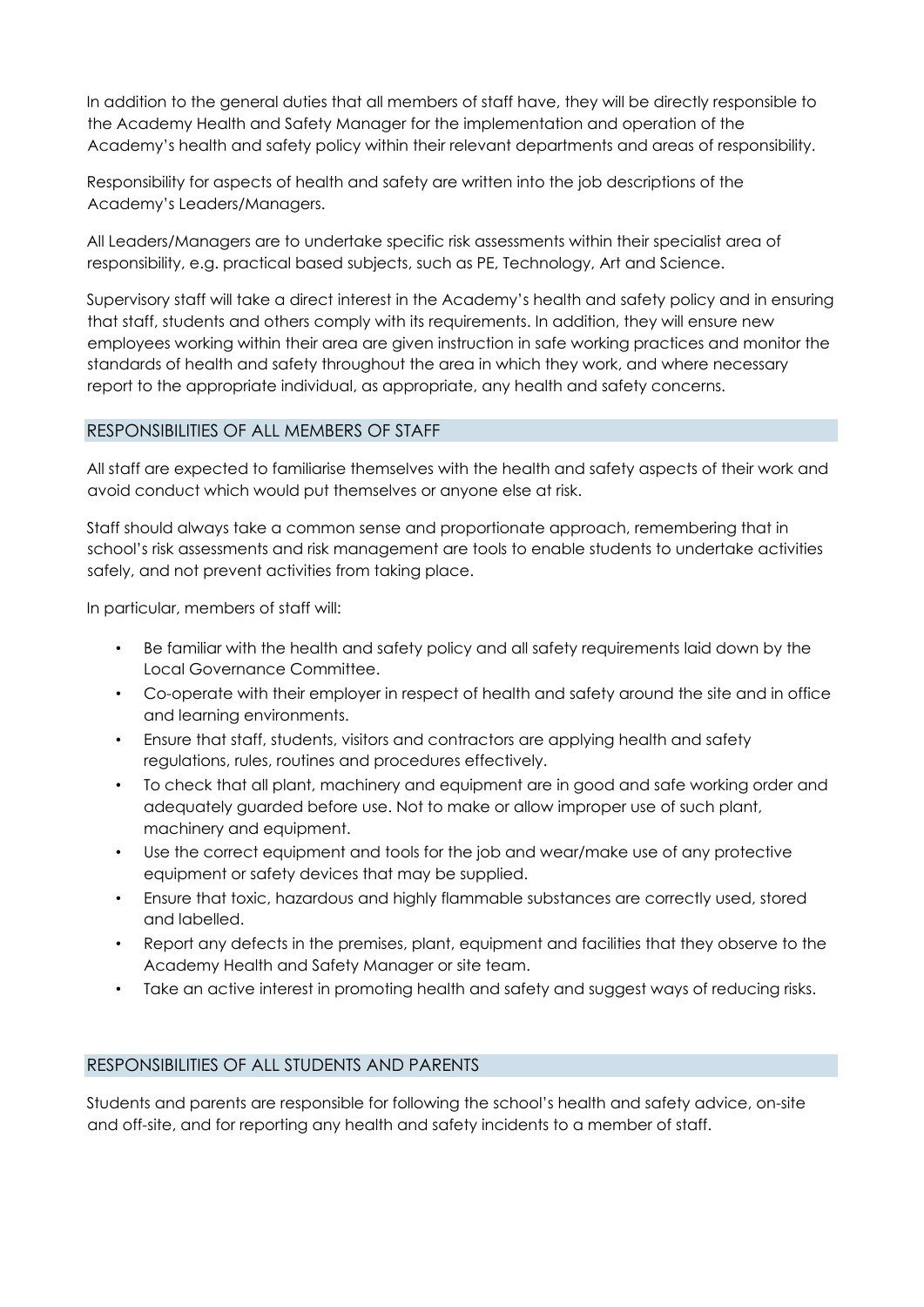#### RESPONSIBILITIES OF CONTRACTORS

Contractors will agree health and safety practices with the Principal before starting work. Before work begins the contractor will provide evidence that they have completed an adequate risk assessment of all their planned work.

#### HEALTH AND SAFETY GOVERNOR/GROUP

Each Academy Local Governance Committee will have a designated governor with responsibility for health and safety, he/she will attend health and safety working group meetings to monitor health and safety issues within the Academy.

The role and constitution of this H & S Group and arrangements for staff to report health and safety matters can be found in Appendix 1.

#### 3. HEALTH & SAFETY ORGANISATIONAL CHART



#### 4. FURTHER GUIDANCE

A Department for Education (DfE) guidance note on the statutory responsibilities of schools is available at: **<https://www.gov.uk/government/publications/health-and-safety-advice-for-schools>**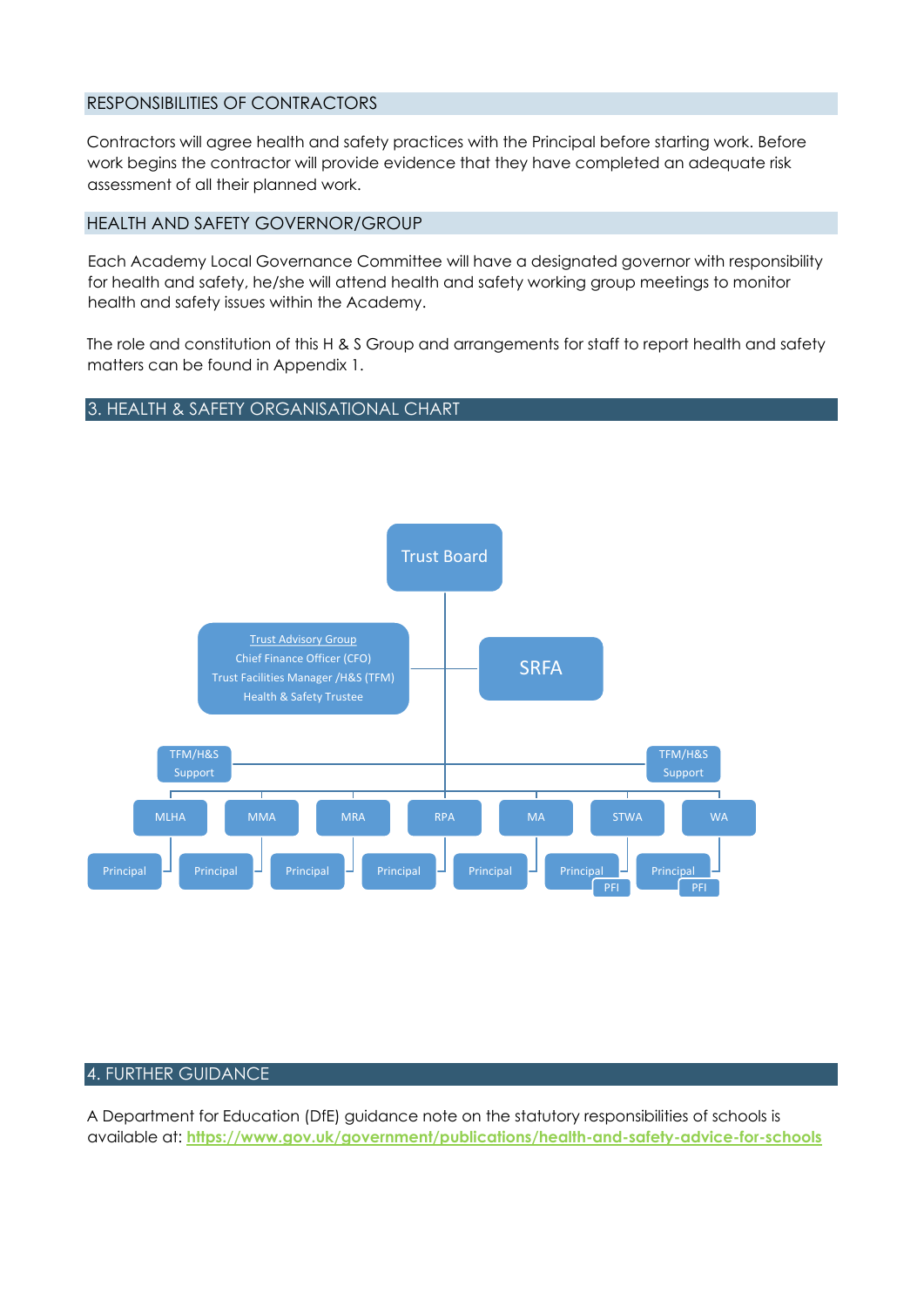#### 5. ARRANGEMENTS

#### REPORTING ACCIDENTS AND ACCIDENT INVESTIGATION

All accidents to staff, students and visitors must be reported by each academy, in writing, using the Academy's accident report form. The completed form should be given to the designated senior leader or the Academy Health and Safety Manager. Certain accidents must be reported to the Health and Safety Executive (HSE) under the Reporting of Injuries, Diseases and Dangerous Occurrences Regulations 2013 (RIDDOR). The designated senior leader or the Academy Health and Safety Manager will ensure that the Health and Safety Executive is informed of reportable incidents, via the Local Authority Health and Safety section using the form at Appendix 3. The Trust's Advisory Group must be informed of all RIDDOR reportable incidents at the same time as the HSE.

All accidents will be investigated by an appointed person and the outcomes recorded on the accident report form.

After an investigation, any alteration to either operational procedures or the built environment will take place to avoid any reoccurrence and a risk assessment will be carried out, or the existing assessment amended, to avoid a reoccurrence of the accident.

Significant accidents as defined in the RIDDOR 2013 legislation must be reported to the HSE as soon as possible by email and telephone.

#### CATERING INSPECTIONS

Monitoring catering standards at MLT sites are essential to ensure food safety. Catering premises inspections and hygiene self-inspections are conducted on a termly basis. As part of the catering premises inspections, the hygiene self-inspections will be reviewed.

#### REPORTING HAZARDS

Staff, students, contractors and visitors are encouraged to report any condition or practice they deem to be a hazard.

Hazards should be reported to the Academy Health and Safety Manager, Site Manager or member of the caretaking team. A verbal communication should be followed up by a written email.

#### FIRST AID

First aid can save lives and prevent minor injuries becoming major ones. Under health and safety legislation, each Academy will ensure that there are adequately trained staff and appropriate equipment and facilities for providing first aid in the workplace.

A DfE good practice guide, 'Guidance on First Aid for Schools' has been written to provide advice for schools on drawing up first aid policies and ensuring that they are meeting their statutory duties.

A copy of this guidance on good practice can be found at: **<https://www.gov.uk/government/publications/first-aid-in-schools>**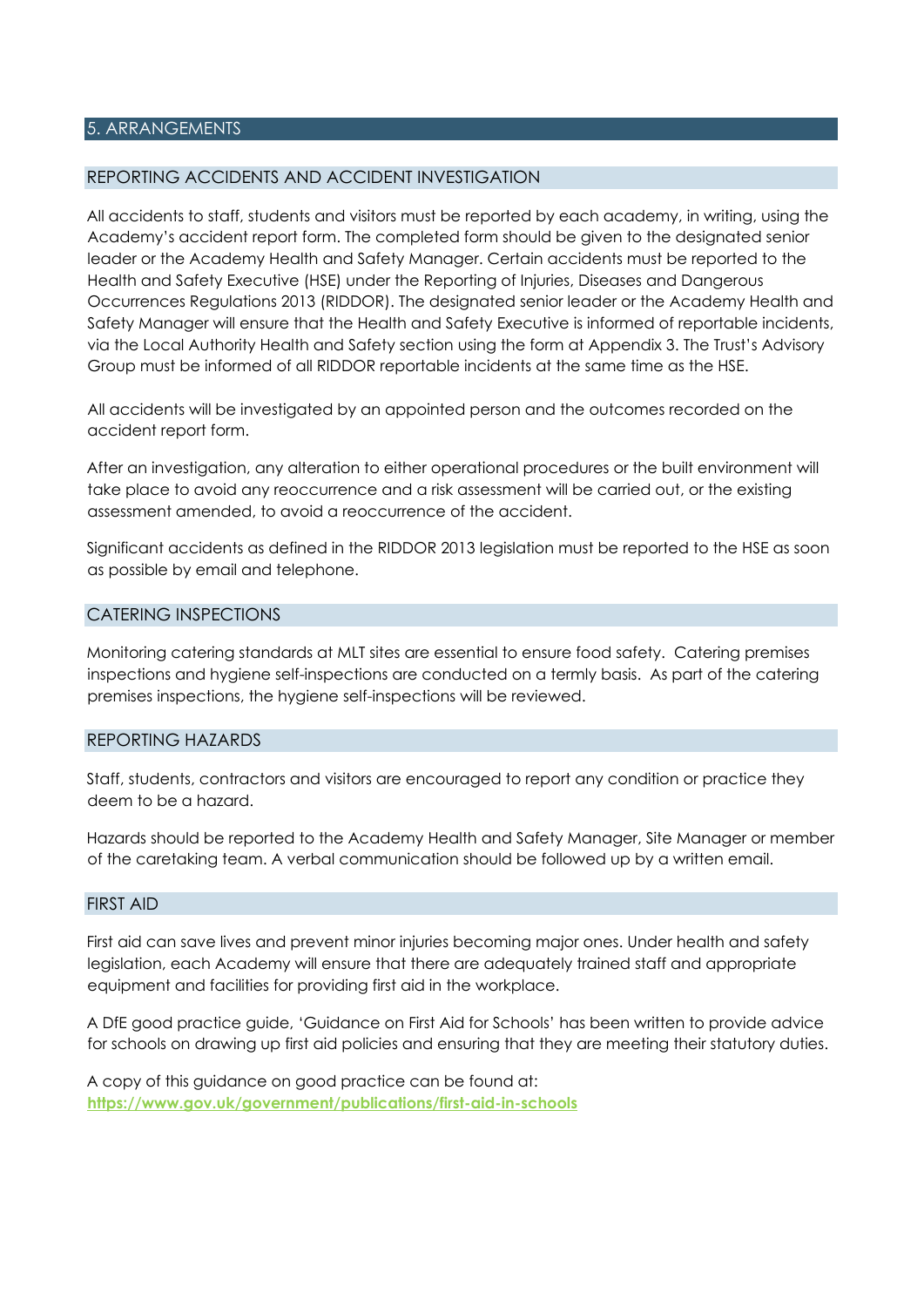# EQUIPMENT, RISK ASSESSMENTS AND HAZARDOUS MATERIALS

Personal Protective Equipment (PPE) such as clothing/gloves/masks/helmets must be provided by each academy and used by technicians, site staff and site supervisory staff when required. Staff and students must be provided with and use protective glasses/eye shields in all workshops and laboratories. Visitors must be provided with protective clothing as appropriate.

Before any non-teaching tasks that present a risk take place, all staff should be mindful to either, seek out and consult a risk assessment that may already be in place to cover the task or where this is not the case, consider any risks and mitigate them before proceeding through the use of a new risk assessment.

Before any work takes place by an external contractor, all relevant risk assessments and method statements should be requested. These should be checked by the relevant responsible person to ensure any risk is sufficiently controlled. In addition to this, if the work falls within the remit of any of the permits to work that are in place, one of these should also be filled in prior to work starting. Permits to work exist for: roof work, hot working, HV electrical work, excavations and confined space working.

Where PFI exists, the PFI company will require all relevant risk assessments and method statements.

The following equipment will be checked annually by approved inspectors/contractors or an appropriately trained member of staff, where necessary, as determined by the PFI company:

- Fume cupboards.
- All portable electrical appliances.
- All gas appliances and equipment (including those in Science labs).
- All workshop equipment, e.g. lathes, kilns, dust extraction and heat equipment.
- Fixed and portable gymnasium/sports equipment.
- Lifts and hoists.
- Other plant and equipment, e.g. boilers, air handling units (these may require more frequent checks than annually as dictated by guidance and legislation).
- External doors and fire doors linked to the fire alarm panel.
- Automatic doors and shutters (doors require a six-monthly check).
- Car park barriers, powered gates and pedestrian gates (six monthly check).
- Kitchen equipment and kitchen ventilation (in catering kitchens).
- Temperature mixing valves on water services.

When new equipment is purchased, it is the responsibility of the departmental manager, with the assistance of the Academy Health and Safety Manager, to ensure that it meets appropriate educational standards and that its installation and use conforms to health and safety requirements.

Hazardous equipment, materials and chemicals must be stored in the appropriate storage containers and areas. All containers must be labelled with the correct hazard sign and contents label. All items should be documented. Managers should consider storage life when ordering new supplies. Reference must be made to COSHH and the Ionizing Radiations Regulations; copies of all relevant COSHH and regulations must be kept in the Science Department.

#### 6. FIRE SAFETY

Each Academy Local Governance Committee is to ensure that the premises are operated in such a way that it conforms to the Regulatory Reform (Fire Safety) Order 2005. On this basis, the duty holder will be the Maltby Learning Trust. The responsible person(s) will be the designated senior leader or the Academy Executive Principal/Principal.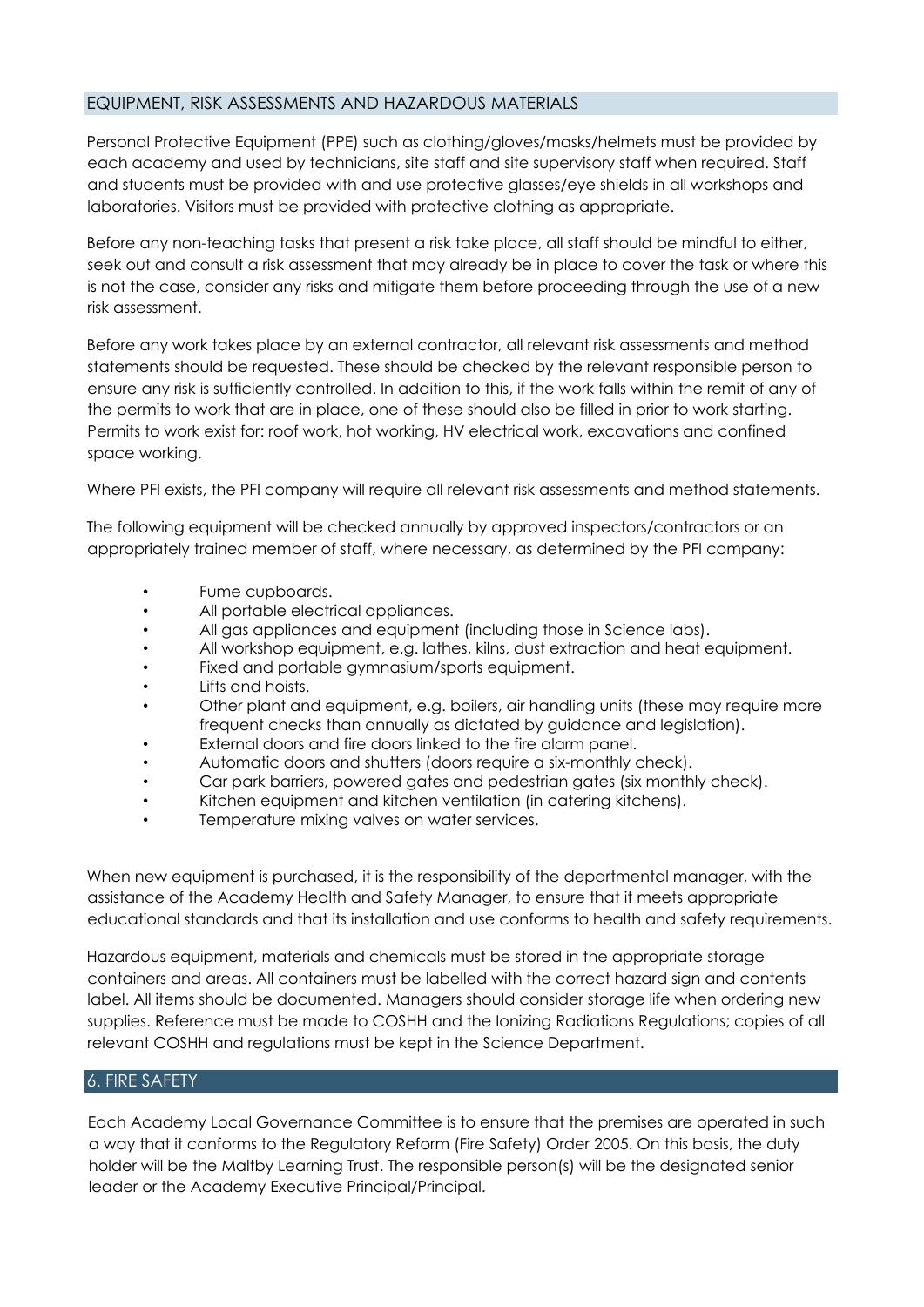It is important that all responsible persons and any subsequent deputy named responsible person or staff employed in the monitoring or control of the risk should have suitable ability, experience, training and resources to enable them to carry out their role.

Each Academy Local Governance Committee have separate fire arrangements for ensuring that all fire safety precautions are taken and that there is an effective evacuation plan in place. These arrangements should be disseminated to all staff and should be reviewed annually or when major work occurs at the premises.

A copy of the Academy's fire arrangements should be kept electronically in a location where all staff have access to it. A fire evacuation procedure, together with an indication of escape routes and assembly point locations, should be prominently displayed in all teaching rooms, offices and curriculum areas. All staff and students must be fully conversant with the procedures for evacuation of the premises. Evacuation procedures will be tested each term. The evacuation and safety of visitors and contractors will be the responsibility of the person who they are visiting or working for.

Fire alarm and emergency lighting systems will be checked and serviced in line with legislative requirements by a BAFE registered contractor and testing records maintained. All fire-fighting equipment will be checked annually by an approved contractor and records maintained. Fire alarms will be tested weekly from different points by the Academy site staff or PFI staff when the site is not in use and records maintained. The operation of all emergency light fittings will be checked monthly by Academy site staff or PFI staff and records maintained.

Each Academy Fire Risk Assessment will be maintained on a regular basis and reviewed annually. Actions from the Fire Risk Assessment will be incorporated into the Academy maintenance plans and will be communicated to staff to raise awareness and/or to advise on specific operational changes required to maintain fire safety.

#### 7. ASBESTOS MANAGEMENT

Each Academy Local Governance Committee is to ensure that the presence of asbestos within the premises is managed and controlled in such a way that it conforms to the Control of Asbestos Regulations 2012. On this basis, the duty holder will be the Maltby Learning Trust. The responsible person(s) will be the Academy Health and Safety Manager or the Academy Executive Principal/Principal.

It is important that all responsible persons and any subsequent deputy named responsible person or staff employed in the monitoring or control of the risk should have suitable ability, experience, training and resources to enable them to carry out their role.

Where necessary, each Academy will have an asbestos register and management plan in place that is kept by the site management team for use by any contractors or staff undertaking any work on a site that may result in the disturbance or release of fibres from asbestos containing materials. The location and condition of such materials is detailed in this document, which is constantly maintained and updated as required. Before any work takes place on a site, this document should be consulted, and any procedures contained within it followed.

The condition of any materials containing asbestos is checked monthly by Academy site maintenance staff and recorded in the asbestos register and management plan.

The awareness of all staff working in areas of a site that has asbestos containing materials should be maintained such that they are aware of the risk and they can readily report any incidents that result in damage to it.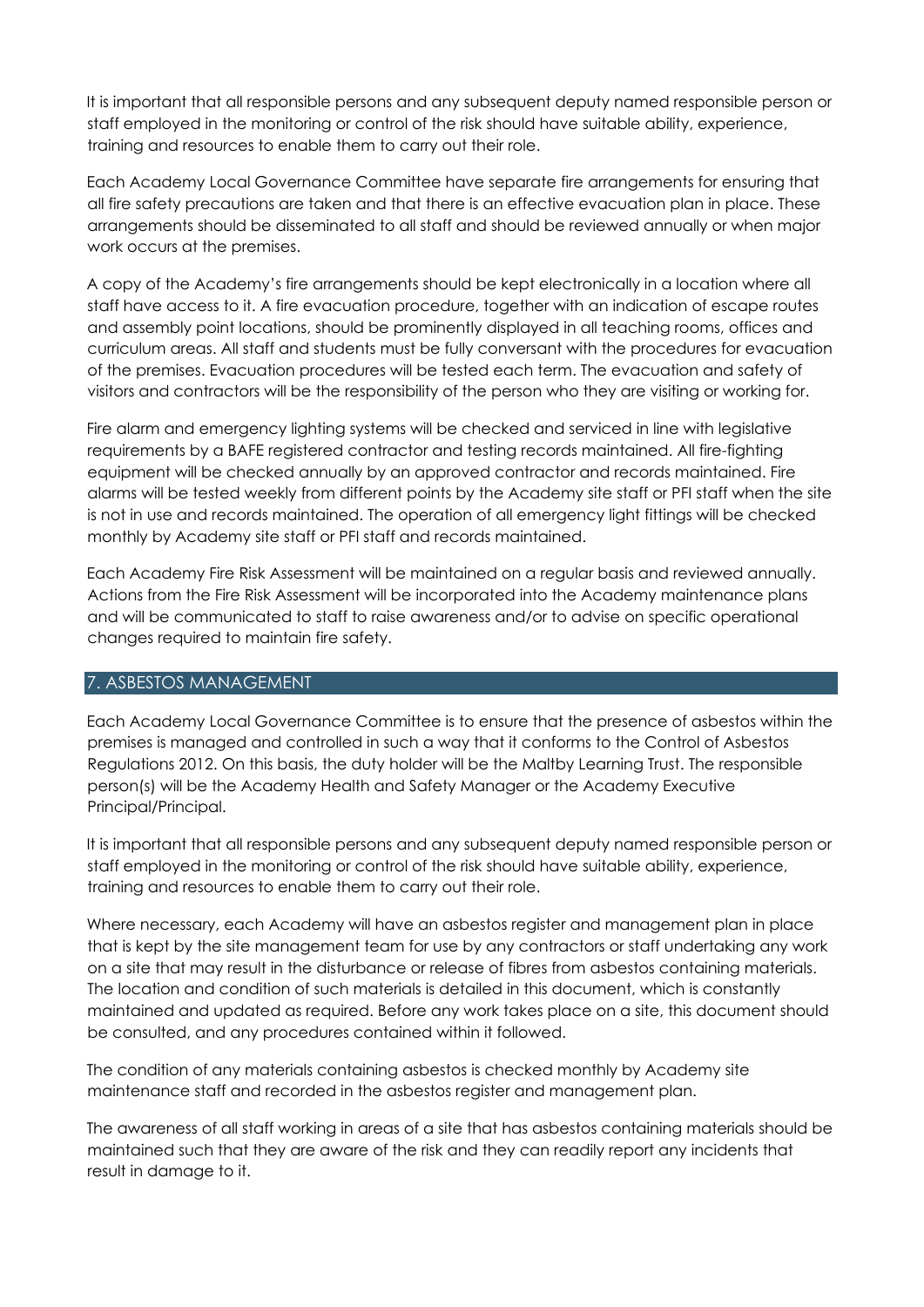If there is a requirement to remove any materials containing asbestos, the Trust Health and Safety Manager should be contacted, and only registered contractors should be used to remove it safely.

#### 8. WATER HYGIENE MANAGEMENT

Each Academy Local Governance Committee is to ensure that the control of water safety and the risks of legionellosis within the premises is assessed, managed and controlled in accordance with the Approved Code of Practice L8, (the control of legionella bacteria in water systems) and guidance document HSG274. On this basis, the duty holder will be the Maltby Learning Trust. The responsible person(s) will be the Academy Health and Safety Manager or the Academy Executive Principal/Principal.

It is important that all responsible persons and any subsequent deputy named responsible person or staff employed in the monitoring or control of the risk should have suitable ability, experience, training and resources to enable them to carry out their role.

A risk assessment will be undertaken to conform with legislation and guidance, which dictates that it will be reviewed every two years and updated if any substantial work takes place to any water systems (for example re-plumbing of pipework) or if there is a heightened risk highlighted by the ongoing control measures (such as positive samples, poor control of water temperatures).

Any new work that takes place to any water systems must be undertaken in line with legislation and guidance and by agreement with the Trust Health and Safety Manager.

Control measures are in place that monitor the following (undertaken by trained staff or qualified contractors)

- Cold water temperature is maintained below 20 degrees Celsius in the tanks and at outlets and recorded.
- Hot water temperature is maintained at over 50 degrees Celsius at outlets and recorded.
- Showers, spray taps and other outlets that produce aerosols are cleaned and disinfected quarterly and recorded.
- Water storage tanks are checked at least annually for dirt and debris and recorded.
- Movement of water takes place throughout the system such that over any week, including holidays, all outlets are run for at least three minutes and recorded.

If any of the controls listed above fall outside stated parameters or give cause for concern, the Academy Health and Safety Manager should be informed, and corrective action undertaken.

All work undertaken to water services, scheduled or remedial, should be undertaken within an agreed specification and timescale and recorded.

#### 9. HOUSEKEEPING

The Academy site team in conjunction with the Academy Health and Safety Manager, will monitor the cleaning standards of the cleaners, in conjunction with the cleaning supervisor from the service provider. The standard required is laid down in the cleaning specification. Special consideration will be given to hygiene areas.

The Site Manager/Caretaker will monitor the efficiency of the waste collection service, including clinical waste, confidential waste and normal refuse.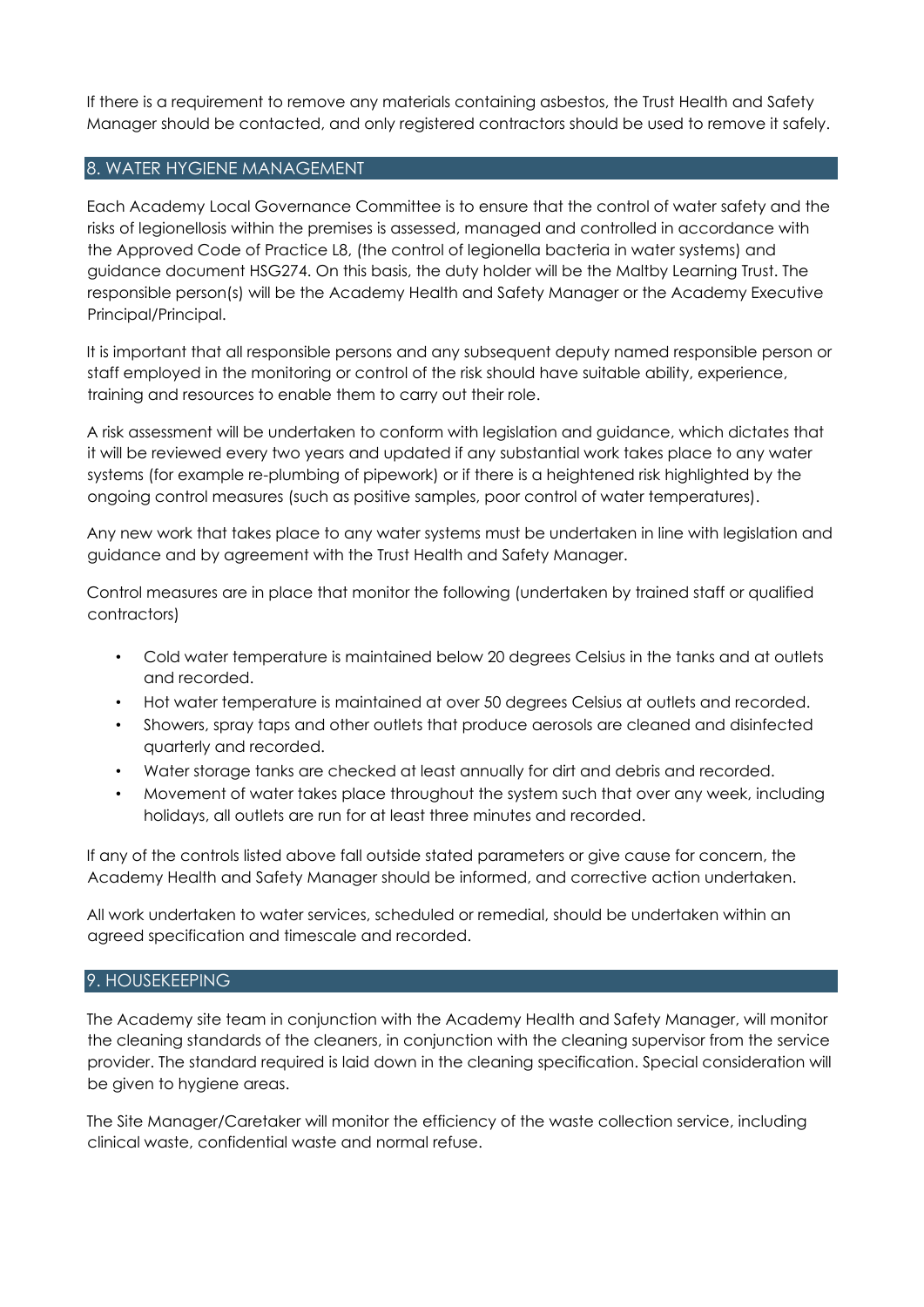The Senior Science Technician will make separate provision for the collection and disposal of laboratory materials (chemicals, broken glass etc.).

The Site Manager/Caretaker will ensure that plant rooms are clear of items of equipment and materials and not used as additional storerooms.

All staff should ensure that fire escape routes and exits within their working environment are kept clear at all times.

#### 10. VISITS

Educational trips and visits must be organised by each academy in accordance with the Trust/Academy 'Educational Visits Policy'.

#### 11. VISITORS TO AN ACADEMY SITE

All visitors to an Academy will sign in at reception. Where possible, prior notice of visitors should be given to the main reception.

Visitors will be collected from reception by the member of staff concerned or escorted to the appropriate area of the Academy.

Health and Safety/Fire Evacuation information will be provided to visitors on arrival.

No contractor may undertake work on an Academy site without permission from the Site Manager/Caretaker or the Academy Health and Safety Manager. Contractors are responsible for the health and safety of their employees and for their safe working practices, which must not constitute a hazard to staff, students and visitors to an Academy.

Hirers of Academy premises must use plant, equipment and substances correctly and use the appropriate safety equipment. They will be made aware of their obligations in relation to health and safety when making the booking. Outside of the Academy school hours, hirers should put in place their own procedures for the evacuation of buildings in the event of an emergency.

Whilst on a site, all visitors and contractors must wear an Academy visitor's badge. Cleaning contractor's employees must wear an identifiable uniform or an identity badge at all times. Temporary teaching staff on cover duties will be required to indicate their presence in an Academy by reporting to reception and their induction will be completed by the HR staff.

#### 12. SECURITY

All staff should be conscious of all aspects of the security of people and property. In particular, the emergency exit doors on the outer perimeter of any buildings should only be used in the event of emergencies and kept secure at all other times.

All Academy site access gates should be kept locked and closed during school hours. If access is needed within these times for vehicles, the Academy Health and Safety Manager or Site Manager/caretaking staff should be made aware.

Maintaining security is aimed at reducing the opportunity for unauthorised persons to enter any buildings through non-designated access points. It is also necessary to be alert to the possible presence of unauthorised persons on a site who may constitute a threat to staff, students and bona-fide visitors and contractors.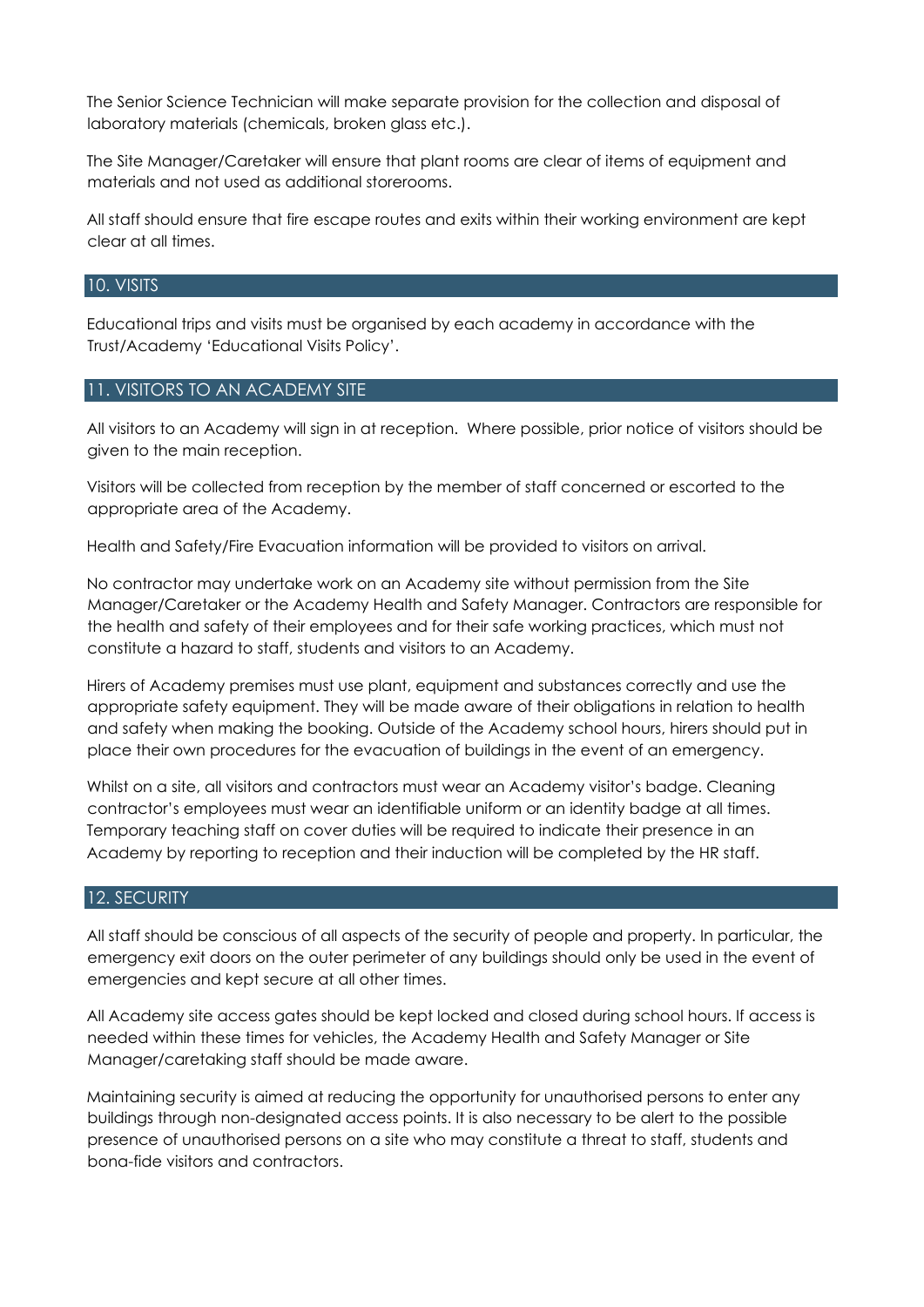If a member of staff meets someone on a site who they do not recognise and is not wearing a visitors badge, they should, if they do not feel threatened, enquire if the person needs assistance and escort them either to the Academy reception or off the site, as appropriate.

If an intruder is uncooperative in going to the reception or leaving the site, or a member of staff feels threatened, or is threatened with violence or a violent attack takes place, immediate help from other staff and the Police should be sought by telephone. A runner to the reception for a '999' call may be quicker than using the internal telephone system.

#### 13. TRAINING

Staff will undertake/have access to relevant health and safety training to help them carry out their responsibilities.

Staff should not use specialist equipment or materials without the correct training.

#### 14. MONITORING, EVALUATION AND REVIEW

Maltby Learning Trust will review this policy every year and assess its implementation and effectiveness.

HEALTH AND SAFETY AND EDUCATION LEGISLATION:

The Health and Safety at Work Act 1974

The Management of Health and Safety at Work Regulation 1992

The Management of Health and Safety at Work Regulation 1999

Control of Substances Hazardous to Health Regulations 2002

The Reporting of Injuries, Diseases and Dangerous Occurrences Regulations (RIDDOR) 2013

The Health and Safety (Display Screen Equipment) Regulations 1992

The Gas Safety (Installation and Use) Regulations 1998

The Regulatory Reform (Fire Safety) Order 2005

The Work at Height Regulations 2005

National Guidance published by Public Health England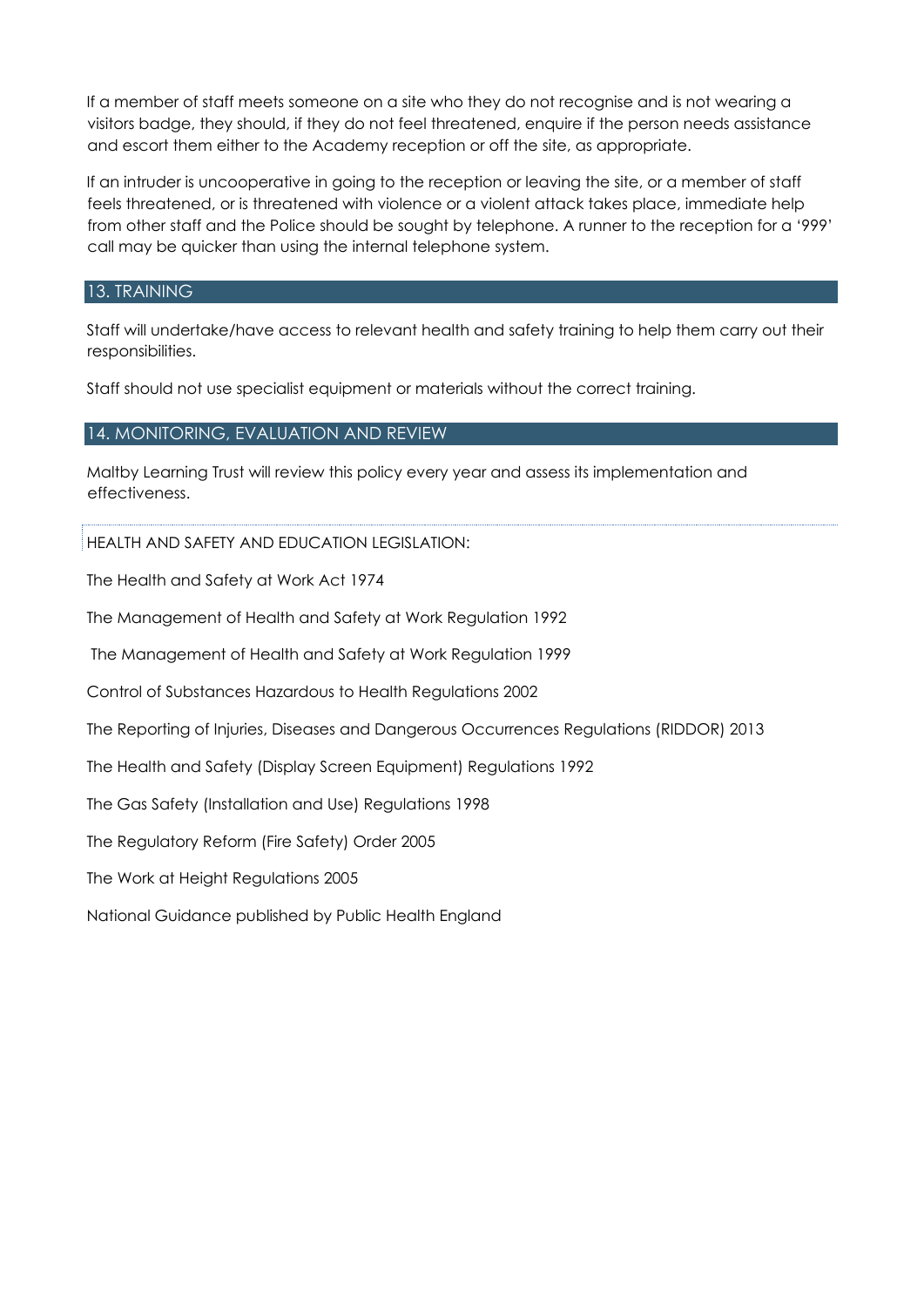# APPENDIX 1 – ACADEMY CONSULATATIVE ARRANGEMENTS

#### ROLE AND CONSTITUTION OF AN ACADEMY HEALTH AND SAFETY GROUP

An Academy Health and Safety Group's remit is to be used in conjunction with the responsibilities of the Health and Safety Governor(s). The role of the Health and Safety Group is:

- To implement and monitor the Trust's health and safety policy.
- To discuss and prioritise issues raised from the health and safety inspection report(s) of the Academy.
- To monitor progress on agreed action points from the report.

The constitution of an Academy Health and Safety Group comprises:

- Health and Safety Governor
- Executive Principal/Principal.
- Designated Senior Leader.
- Trust Premises Manager (if applicable)
- Site Manager or representative from the site team.

The following staff will be invited to attend or participate in Health and Safety Group meetings or inspections as required:

- SENDCO.
- Trust Health and Safety Manager.
- Union Health and Safety Representative(s).
- Site Manager or representative from the site team.
- Principal Health and Safety Officer for Children & Young Peoples Service, RMBC.

The Health and Safety Investigation Group will meet when applicable to consider Health and Safety incidents/near miss incidents that require investigation and review.

The constitution of the Health and Safety Investigation Committee comprises:

- Chief Executive Officer.
- Executive Principal/Principal.
- The Advisory Group (CFO/TFM/H&S Trustee).
- Internal/External Specialist (if applicable).

Academy staff should use the procedures at Attachment 1 & 2 to this appendix for the reporting of all health and safety issues.

#### ATTACHMENTS:

- 1. Procedures for the reporting of all Academy health and safety issues.
- 2. Procedures for the Representatives Health and Safety Inspection Report.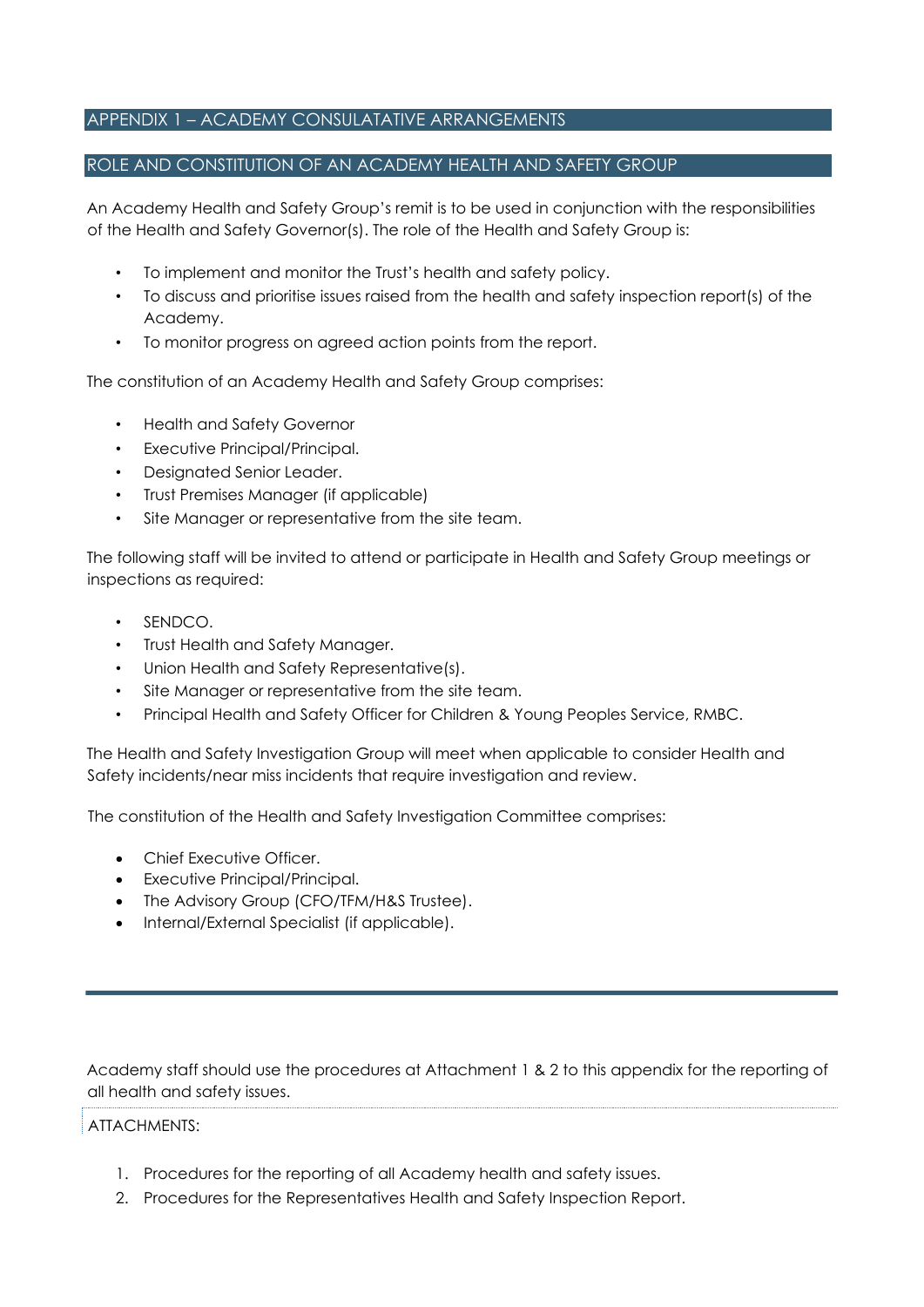# ATTACHMENT 1

All staff have a responsibility to report matters of health and safety.

The procedure to be followed for the reporting of all health and safety matters is as follows:

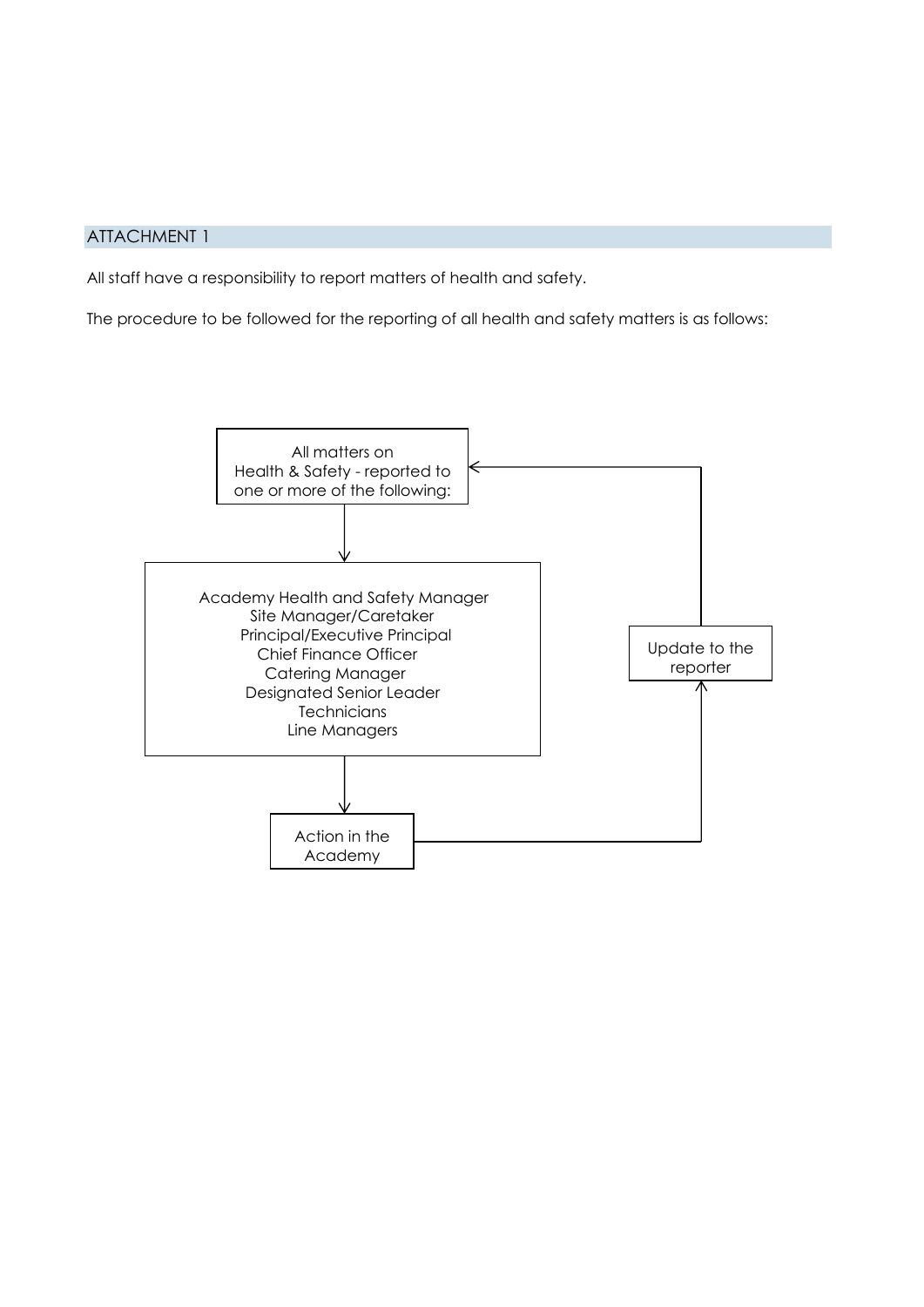The Academy Executive Principal/Principal will retain overall responsibility for authorising health and safety representative(s) to carry out a formal inspection of the Academy buildings and surrounding site. The procedures for carrying out the inspection and the reporting of its findings are set out below:



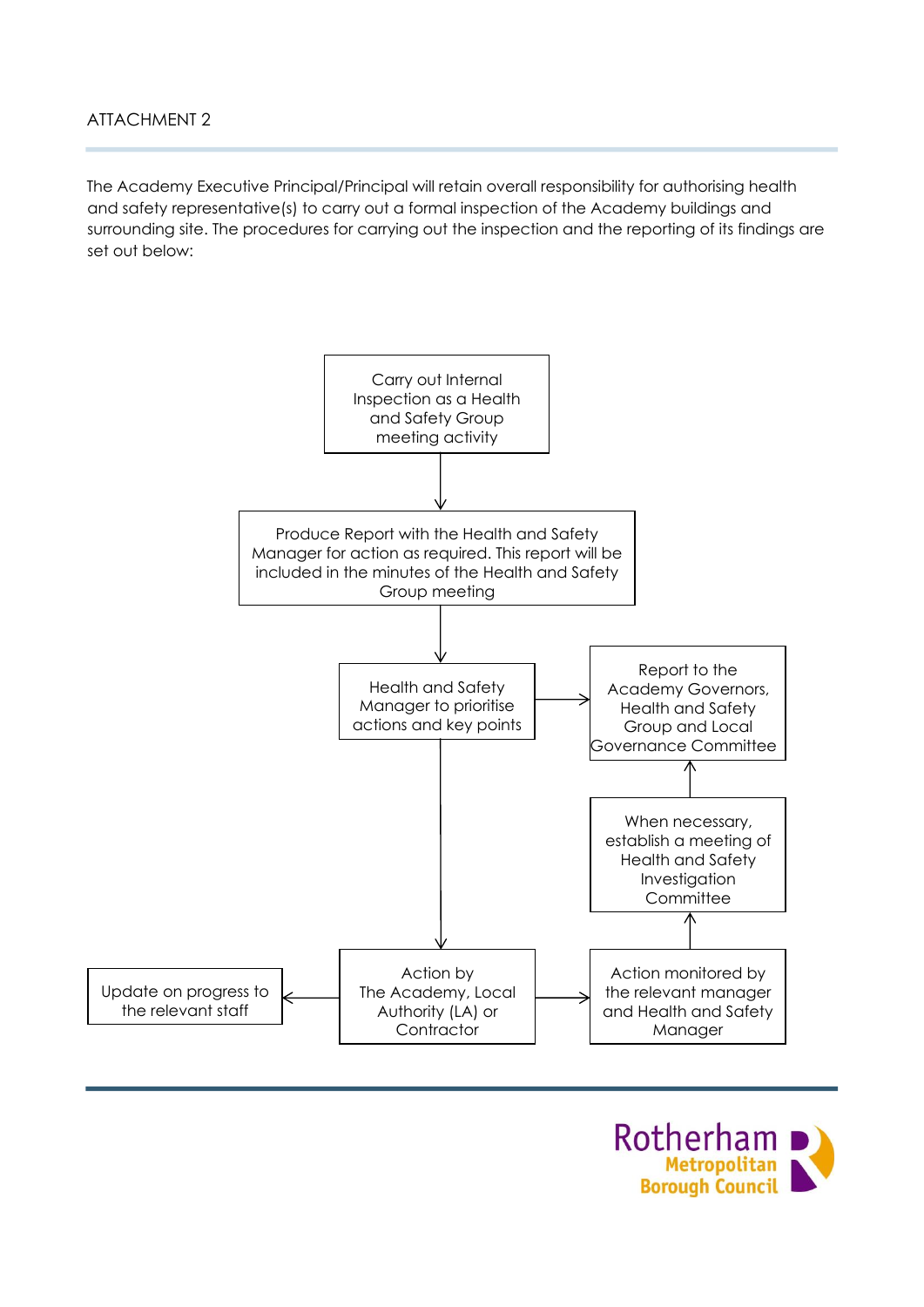# **RIDDOR Notification to Emergency and Safety Team**

# **Injuries to be notified:**

• Employee fatality or 'Major Injury' notify immediately

 (employee includes trainees, part-time and temporary staff, see Accident Book for definition of 'Major Injury').

- Employee seven days absence caused by injury at work notify on 4<sup>th</sup> day of absence.
- Student (or other non-employee) fatality or taken directly, by whatever means, from site to hospital notify immediately (e.g. from school, visit away from school or work experience).

| Name of injured person:                      | <b>Occupation:</b> | Age: |
|----------------------------------------------|--------------------|------|
| Home address and postcode of injured person: |                    |      |
| <b>Date of accident:</b>                     | Time of accident:  |      |
| <b>Description of injury:</b>                |                    |      |
| Place and postcode where accident occurred:  |                    |      |
| Description of how accident occurred:        |                    |      |
| Witnesses to the accident:                   |                    |      |
| Person making this report:                   |                    |      |
| <b>Position:</b>                             |                    |      |
| Actions taken as a result of the accident:   |                    |      |

Email to **HeathandSafety@rotherham.gov.uk**